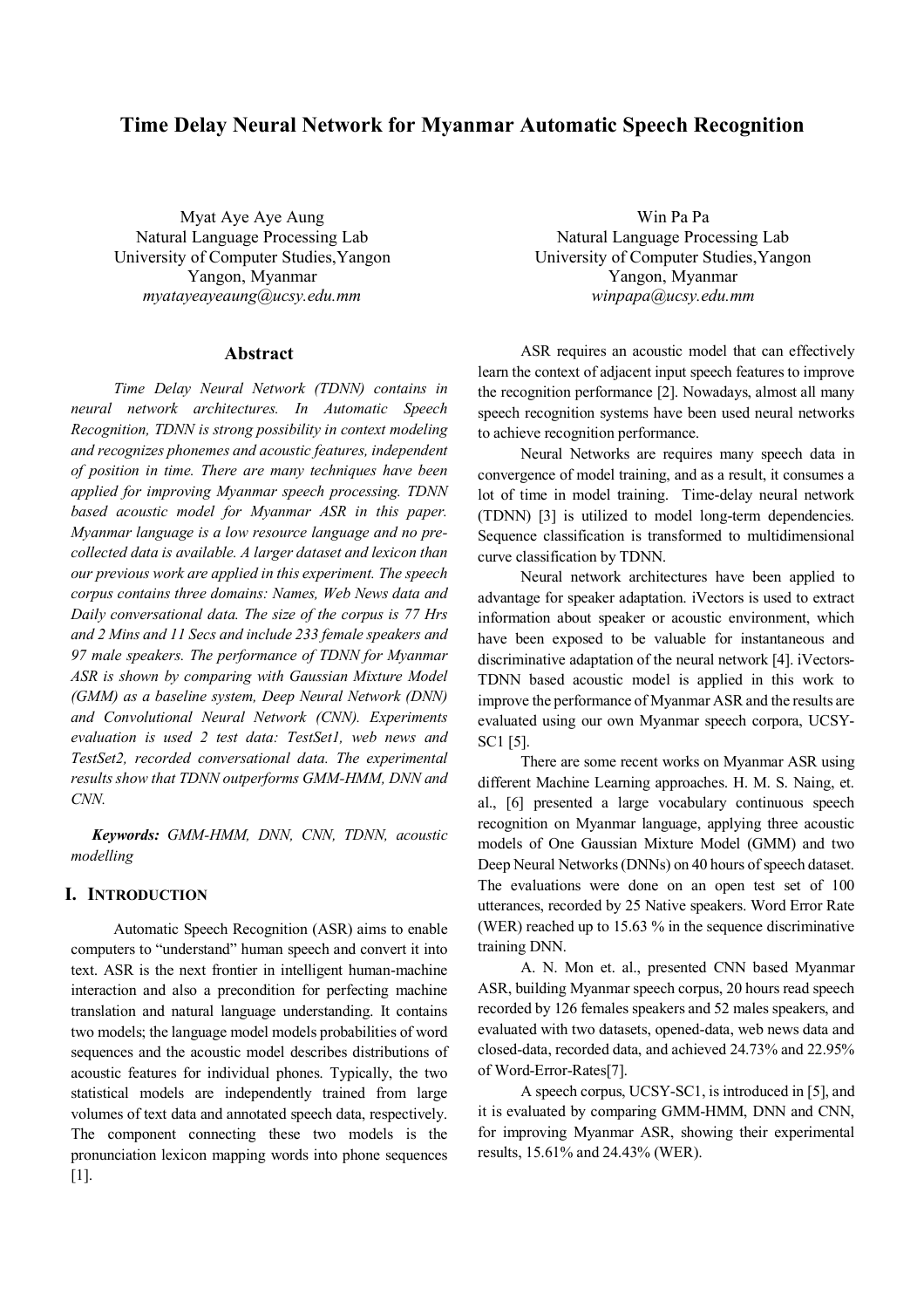TDNN-based acoustic model is applied for Korean corpora [8] shows has an advantage in fast-convergence on TDNN when the size of training data is restricted, as subsampling excludes duplicated weights. and not as an independent document.

### **II. AUTOMATIC SPEECH RECOGNITION**

Main Component of Automatic Speech Recognition system are Pre-processing, Feature Extractor, Acoustic Model, Language Model and Recognizer. An acoustic model's task is to compute the  $P(O|W)$ , i.e. the probability of generating a speech waveform for the model [9].

#### **A. GMM-HMM Model**

GMM is a probabilistic model which is signified as a biased amount of Gaussian element densities and used to model the distribution of the acoustic characteristics of speech. Gaussian distribution is intended by mean, variance and weight. HMM is used to represent the transition probabilities between states.

The transition between phones and corresponding observable can be modeled with the Hidden Markov Model (HMM). An HMM model composes of hidden variables and observables [10]. The horizontal arrows demonstrate the transition in the phone sequence. As shown in Fig. 1 [16].



**Figure 1. Typical HMM architecture**

GMM-HMM system, 39 features of employed for training and testing of this system using MFCC feature extraction technique. It contains 13 static energy of first and second changing derivations order delta features and cepstral mean and variant normalization. The implementation is done on 25 and 10 ms frame length and with a frame shift of 10ms is sliced from 9 frames with combination and project down into 40 feature vectors, followed by applying linear discriminant analysis (LDA) to lower 40 dimensions. The predictable vectors are handled with maximum likelihood linear transform (MLLT) method to produce de-correlation. The feature space maximum likelihood linear regression (fMLLR) is applied in this work for speaker adaptive training (SAT). The preparation of these vectors are combined with GMM-HMM classifiers. The training is started with state of a decision tree for tri-phone model and mono-phone model.

#### **B. Deep Neural Network (DNN)**

Deep Neural Networks are many hidden layers of units between input and output layers. They are typically feed forward neural networks (FFNNs). DNNs contain many hidden layers with a large number of non-linear units and a large output layer. The large output layer is performance as an input to various number of HMM states. DNN-HMM outperformed traditional GMM-HMM due to increased modeling power [11].

For DNN-HMM based model, feature space MLLR (fMLLR) method is applied in this experiment. Mel-Filter Bank features estimated in speaker adaptive training approach and is worked on GMM based system. Four hidden layers with three hundred units per hidden layers used in this work. The process is started high dimension 1024. Same process of fMLLR transformation is done in development and testing phase which is applied in decoding module.

#### **C. Convolutional Neural Network (CNN)**

CNNs are popular models of deep learning that are widely used in ASR. They are decreasing spectral variations and modeling spectral correlations in acoustic features. Hybrid speech recognition systems including CNNs with HMM-GMM have accomplished the state-of-the-art. CNNs consists of weight sharing, convolutional filters, and pooling. Therefore, CNNs have reached an impressive performance in speech processing. CNNs are composed of many convolutional layers. Pooling is that decreases the dimensionality of a feature map [12]. The same setting of CNNs [5] is applied in this work for evaluation.



**Figure 2. Typical structure of TDNN architecture**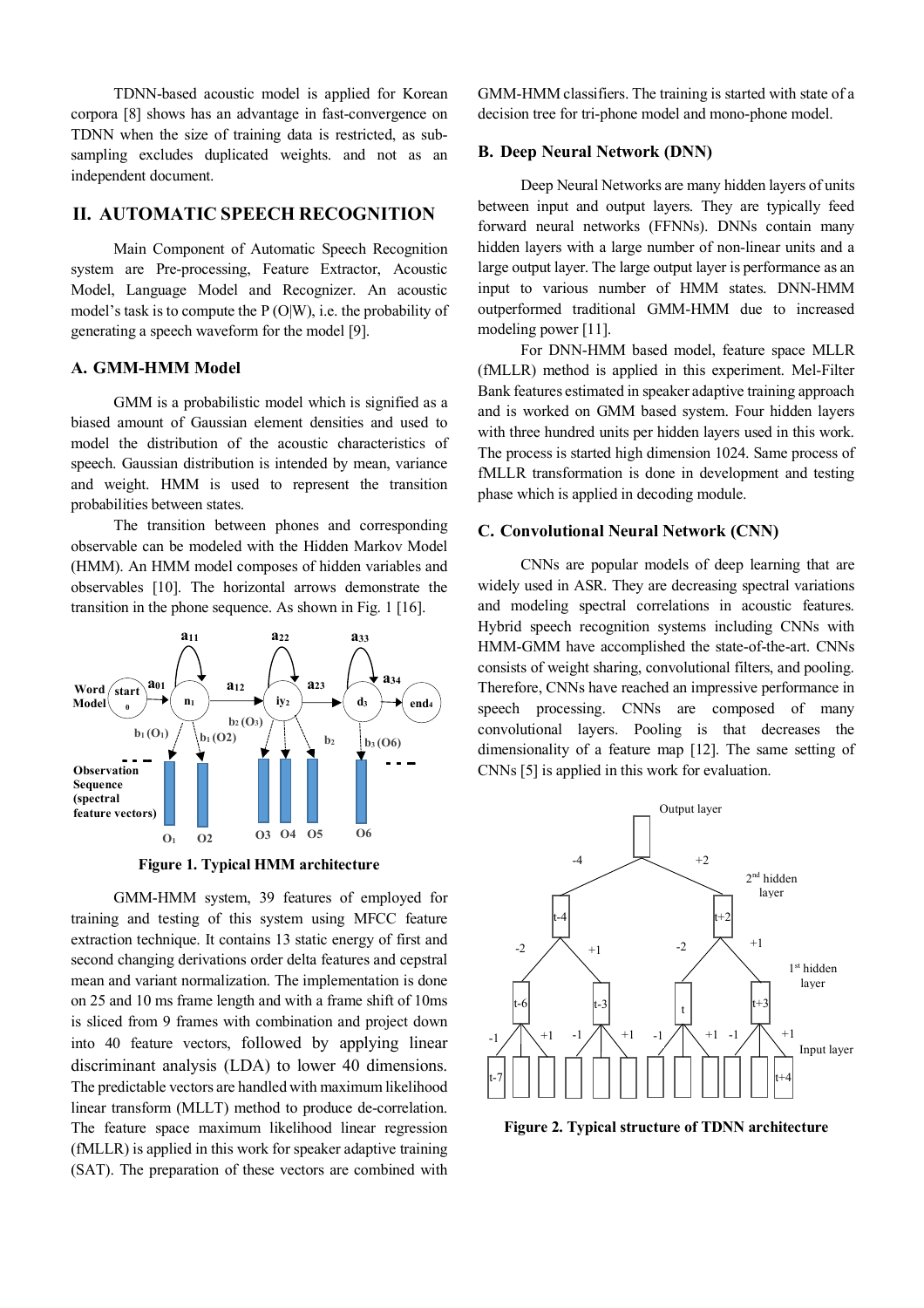#### **D. Time Delay Neural Network (TDNN)**

Time-delay neural networks are designed to express a relation among inputs in time for speech recognition. TDNN design the initial transforms are learned within narrow temporal contexts while the later layer operate a wider temporal context [8]. Example of TDNN architecture is shown in Fig.  $2$  [17].

TDNN architecture are tied across time steps, which is to decrease parameters and learn shift invariant feature transforms. Another way is used to reduce parameters and advance calculation is sub-sampling, for example, the splicing configuration  $\{-1, 1\}$  means that splice the input at present period substract 1 and the current time step add 1 [2] [8]. Input context {-1, 1} is applied in this experiment. 100-dimensional iVector to the 43-dimensional input apply on each frame. 11 hidden layers and bottleneck-dimension is 256 and a constant learning rate is 0.001. The number of epochs 20 and minibatch-size 128 is used in this work.

#### **III. PRONUNCIATION LEXICON**

The acoustic model uses phonemes and language model is output words, a lexicon is needed to connection the gap. The lexicon is used to translate words or sentences into a sequence of phonemes. The lexicon needs to able to map each word in the language model to a sequence of phonemes. A Grapheme-to-Phoneme (G2P) converter can automatically transcribe the words needed for the lexicon.

This experiment of lexicon was created by training a G2P conversion model using Myanmar Dictionary. The dictionary includes in total about phonetically transcribed words. This paper used a lexicon that has the word size of 44,376 that is the extension of Myanmar Language Commission (MLC) [13]. There are 110 phonemes in the training set.

#### **IV. SPEECH DATASET**

UCSY-SC1 [5] formed by combining data with web news and conversational data. This speech corpus contains three domain: Names, Web News and Daily conversational data. Names are unique 2,250 sentences and obtained from UCSY website<sup>1</sup>, which is recorded with 10 intern students. Conversation data have been collected from UCSY NLP Lab members and Internship students with 58 speakers and have over 7,200 unique sentences. Names and Daily conversation are recorded with voice recorder Tascam DR-100MKIII<sup>2</sup>. Sample frequency used with 16 kHz. 832,658 words and 15,095 unique words in this corpus. Web News Data are from Myanmar News Websites such as MRTV news, Eleven News, For Info News, 7Day TV. TestSet1 and TestSet2 are Web

1 http://ucsy.edu.mm/

News and conversation data. The statistics of corpus is shown in TABLE I.

| TABLE I. | <b>STATISTICS OF SPEECH CORPUS</b> |
|----------|------------------------------------|
|----------|------------------------------------|

|                            |                           | <b>Speakers</b> | <b>Utterances</b> |              |         |
|----------------------------|---------------------------|-----------------|-------------------|--------------|---------|
| Data                       | <b>Size</b>               | Femal<br>e      | Male              | <b>Total</b> |         |
| Names                      | 6Hrs<br>30Mins            | 6               | 4                 | 10           | 22,250  |
| Web News                   | 25Hrs<br>20Mins           | 177             | 84                | 261          | 9,066   |
| Daily<br>Conversati-<br>on | 45Hrs<br>3Mins            | 42              | 4                 | 46           | 72,003  |
| TestSet1                   | 31 Mins<br>55 Secs        | 5               | 3                 | 8            | 193     |
| TestSet2                   | 32Mins<br>40Secs          | 3               | 2                 | 5            | 887     |
| Total                      | 77Hrs<br>2Mins<br>11 Secs | 233             | 97                | 330          | 104,399 |

**TABLE II.** INPUT FEATURES

| Acoustic<br>model | No. of<br>Hidden<br>lavers | Learning rate | No. of feature<br>dimensions<br>(mfcc) |
|-------------------|----------------------------|---------------|----------------------------------------|
| DNN               | 4                          | 0.008         | 40                                     |
| <b>CNN</b>        | 4                          | 0.008         | 40                                     |
| <b>TDNN</b>       |                            | 0.001         |                                        |

The details input features are used in this work for neural network experiments as shown in TABLE II.

#### **V. EXPERIMENTAL SETUP**

This experiment developed with 76 Hrs and 53 Mins training data. SRILM language modeling toolkit [14] is used to build language model. The details statistics are shown at TABLE III. The development dataset was taken from training set. Dataset contain two sets: TestSet1 and TestSet2, which are the same with UCSY-SC1 [5] corpus. TestSet1 is open test data, which is Web News. It is generated by 8 speakers. TestSet2 is also open test set with native 5 speakers recorded to the conversational data with recorders. For all the neural networks training is worked on TESLA K80 GPU. The system experiments are done using Kaldi [15] toolkit version for development.

The evaluate of speech recognition systems is measured word error rate (WER) [7], which it can then be computed as:

$$
WER = \frac{100 \times (insertions + substitutions + Deletions)}{TotalWord \in CorrectTranscript}
$$
 (1)

<sup>2</sup> https://tascam.com/us/product/dr-100mkiii/top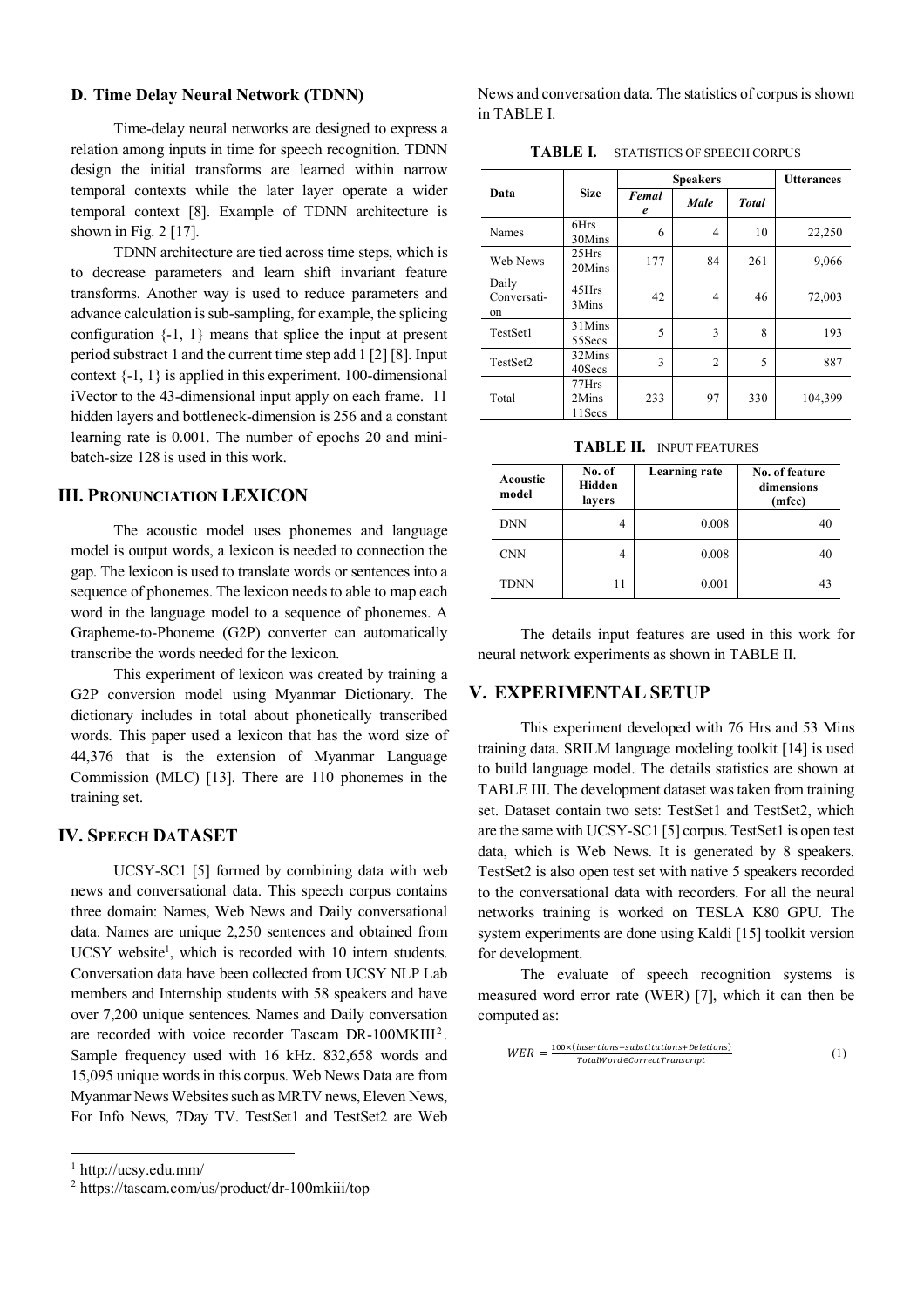|                  | <b>Size</b>       | <b>Speakers</b> |      |              | <b>Utterances</b> |
|------------------|-------------------|-----------------|------|--------------|-------------------|
| Data Setup       |                   | Female          | Male | <b>Total</b> |                   |
| Training         | 76Hrs<br>53Mins   | 225             | 92   | 317          | 103,319           |
| Developm-<br>ent | 30Mins<br>12Secs  | 6               | 4    | 10           | 213               |
| TestSet1         | 31Mins<br>55Secs  | 5               | 3    | 8            | 193               |
| TestSet2         | 32Mins<br>40 Secs | 3               | 2    | 5            | 887               |

**TABLE III. STATISTICS ON TRAIN AND TEST SETS**

| Model              | Dev<br>$(\%WER)$                     | <b>TestSet1</b><br>$(\%WER)$         | <b>TestSet2</b><br>$(\%WER)$         |  |
|--------------------|--------------------------------------|--------------------------------------|--------------------------------------|--|
|                    | <b>Speaker</b><br><b>Independent</b> | <b>Speaker</b><br><b>Independent</b> | <b>Speaker</b><br><b>Independent</b> |  |
| GMM-<br><b>HMM</b> | 21.50                                | 26.11                                | 28.78                                |  |
| <b>DNN</b>         | 15.84                                | 20.20                                | 22.60                                |  |
| <b>CNN</b>         | 15.55                                | 18.44                                | 20.50                                |  |
| TDNN               | 11.25                                | 15.03                                | 16.83                                |  |

**TABLE IV. EXPERIMENTAL RESULT**

### **VI. EXPERIMENTAL RESULT**

Myanmar ASR performance is evaluated using TDNN acoustic modeling technique and compared with baseline GMM-HMM, DNN, CNN model as shown in TABLE IV.

TABLE IV shows word error rates of Development data (Dev), TestSet1 and TestSet2 based on training data. Four acoustic model are compared. This experiment use the same lexicon and same language model. TDNN is outperforming than 4 acoustic models in speaker independent.

## **VII. CONCLUSION**

This paper presents the extension of speech corpus UCSY-SC1 [5] for Myanmar ASR. The large speech corpus is to support for Myanmar speech development because Myanmar is a low-resourced language. GMM-HMM, DNN, CNN and TDNN are applied to evaluate the performance of extended speech corpus. TestSet1 and TestSet2 are used to estimate the ASR accuracy. TDNN is better than base line acoustic model GMM-HMM, and DNN and CNN. Applying sub-sampling in TDNN decreases the model size that reduces the number of parameters for the hidden layers, so that the dimensions of hidden layers decreased significantly. TDNN also leads to the lowest error rates on both TestSet1 and TestSet2.

Building the speech corpora is important for lowresourced Myanmar language and expected that this corpus will be some of use for more Myanmar speech processing. End-to-End learning approach will be applied in our future

work to improve the performance of Myanmar Automatic Speech Recognition.

#### **REFERENCES**

- **[1]** A. Cloud, "Inter speech 2017 Series Acoustic Model for Speech Recognition Technology," Alibaba Clouder Blog.
- **[2]** V. Peddinti, D. Povey, S. Khudanpur, "A time delay neural network architecture for efficient modeling of long temporal contexts", Proceedings of Interspeech, 2015, 3214–3218.
- **[3]** A. Waibel, T. Hanazawa, G. Hinton, K. Shikano, and K. Lang, "Phoneme recognition using Time Delay Neural Network," IEEE Transactions on Acoustics, Speech, and Signal Processing, vol. 37, no. 3, pp. 328-339, Mar. 1989.
- **[4]** S. Xue, O. Abdel-Hamid, H. Jiang, L. Dai, and Q. –F. Liu, " Fast Adaptation of Deep Neural Network based on Discriminant Codes for Speech Recognition," IEEE/ACM Transactions on Audio, Speech, and Language Processing, vol. PP, no. 99, pp. 1-1, 2014.
- **[5]** A. N. Mon, W. P. Pa and Y. K. Thu, "UCSY-SC1: A Myanmar speech corpus for automatic speech recognition," International Journal of Electrical and Computer Engineering (IJECE) Vol. 9, No. 4, August 2019, pp. 3194*\_* 3202.
- **[6]** H. M. S. Naing, A. M. Hlaing, W. P. Pa, X. Hu, Y. K. Thu, C. Hori, and H. Kawai, "A Myanmar Large Vocabulary Continuous Speech Recognition System", In Asia Pacific Signal and Information Processing Association Annual Summit and Conference, APSIPA 2015, Hong Kong, December 16-19, 2015, pages 320– 327, 2015.
- **[7]** A. N. Mon, W. P. Pa, Y. K. Thu and Y. Sagisakaa, "Developing a speech corpus from web news for Myanmar (Burmese) language,"  $2017 20<sup>th</sup>$  Conference of the Oriental Chapter of the International Coordinating Committee on Speech Databases and Speech I/O Systems and Assessment (O-COCOSDA), Seoul, 2017, pp. 1-6.
- **[8]** H. Park, D. Lee, M. Lim, Y. Kang, J. Oh and J. H. Kim, "A Fast- Converged Acoustic Modeling for Korean Speech Recognition: A Preleminary Study on Time Delay Neural Network", To cite this article: Boji Liu et. al. 2019 J.Phys : Conf. Ser. 1229 012078.
- **[9]** Suman K. Saksamudre, P. P. Shrishrimal, R. R. Deshmukh, "A Review from Different Approaches for Speech Recognition System," International Journal of Computer Applications (0975-8887), Volume 115- No.22, April 2015.
- **[10]**P. Bansal, A. Kant, S. Kumar, A. Sharda, S. Gupta, "IMPROVED HYBRID MODEL OF HMM/GMM FOR SPEECH RECOGNITION," International